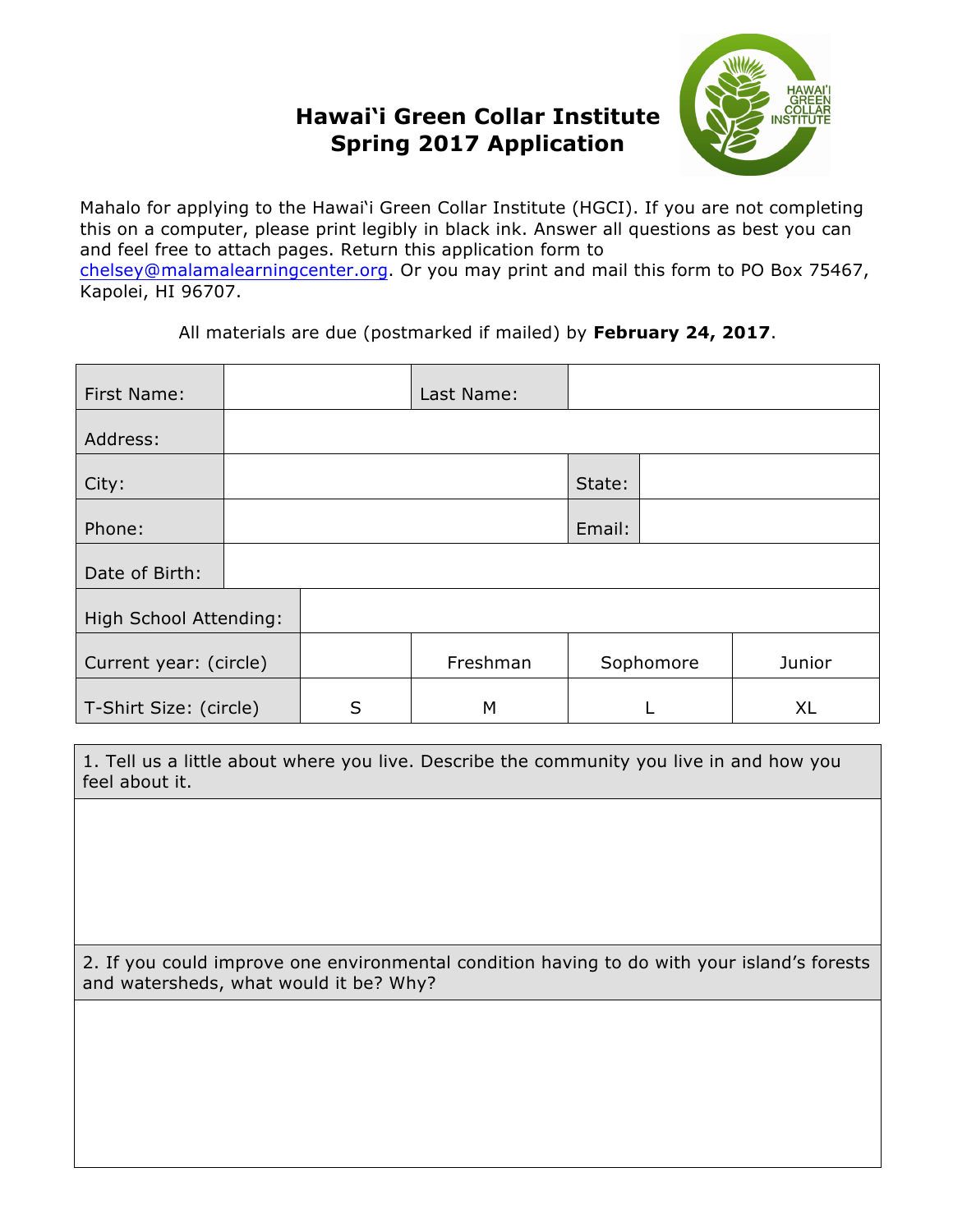3. What "green" or aloha 'āina activities have you already participated in? Please describe what you did and how you felt about it.

4. Why do you want to participate in HGCI? What do you want to get out of it?

5. This program will require various forms of physical participation (sun exposure, dust, pollen, hiking, getting dirty, camping, etc.). Do you have any health, dietary, or other conditions that would need to be accommodated? Yes \_\_\_\_ No \_\_\_\_

If yes, please list any accommodations you would need:

6. Do you have any plans that would interfere with your full participation in the program, which will be conducted on: **March 20-24, 2017 from 8 am to 3 pm; including a two night camp on 3/21-3/23?** Yes \_\_\_\_ No \_\_\_\_

If yes, please explain.

7. We seek to invest in students who are willing to continue with follow-up activities after this spring break program. How likely are you to participate in other HGCI activities through next school year, including a fall break intersession program? Yes Not sure No No No No

If you answered Yes or Not Sure, please explain what kind of follow-up activities you'd be interested in such as volunteer opportunities, community workdays, college visits, resume/personal statement writing workshops. If you answered No please explain why.